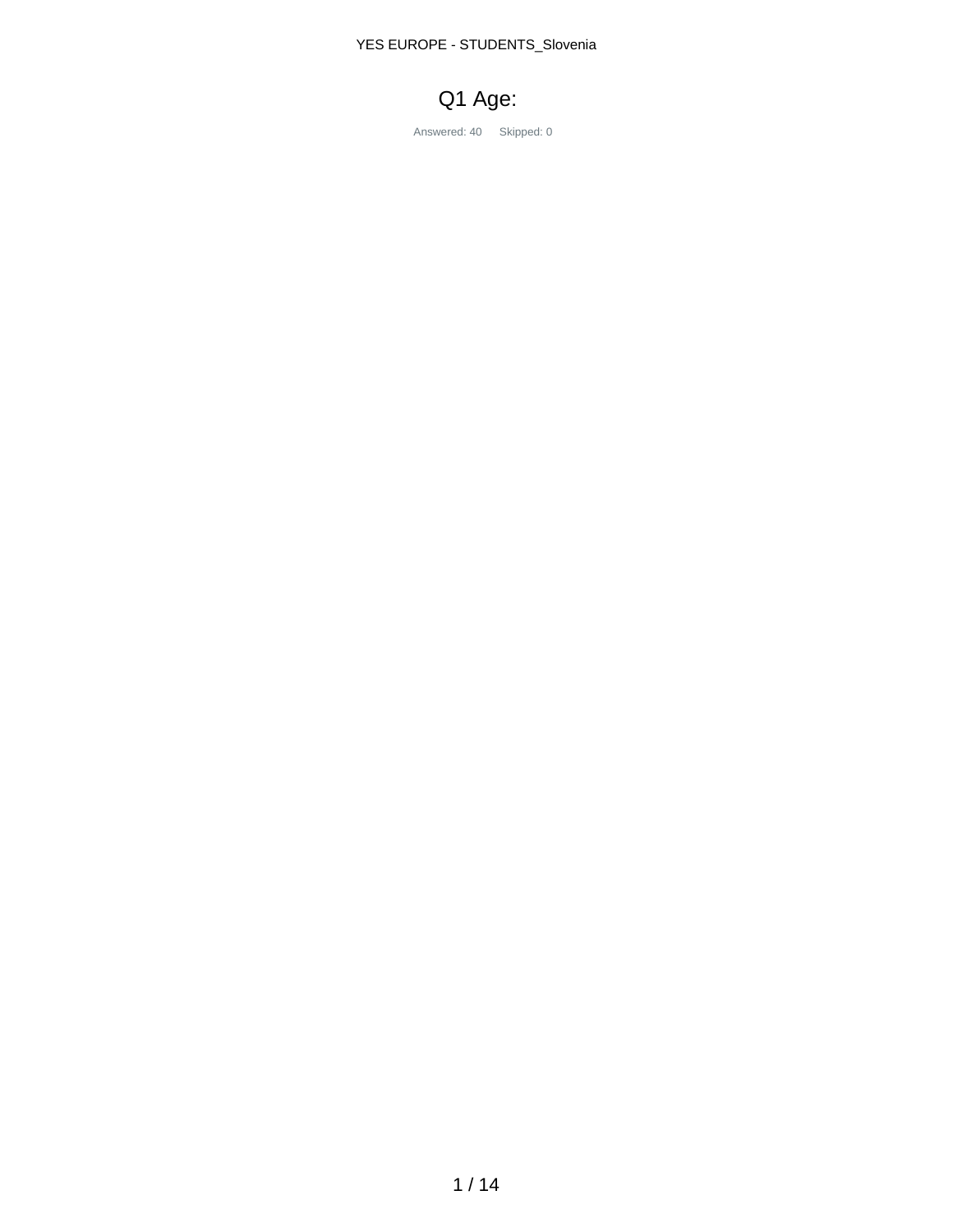YES EUROPE - STUDENTS\_Slovenia

# Q2 Country:

Answered: 40 Skipped: 0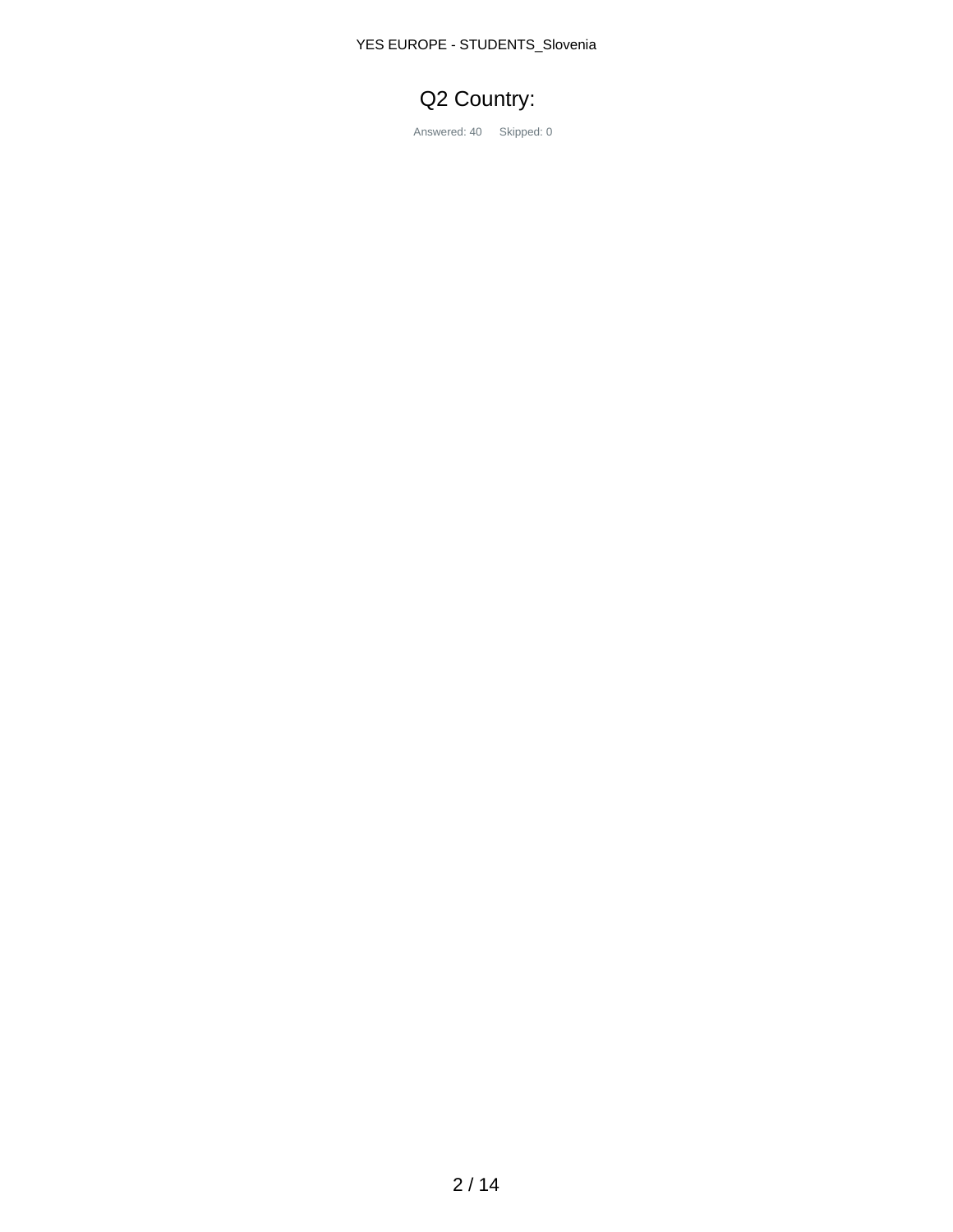#### YES EUROPE - STUDENTS\_Slovenia



# Q3 I practiced and improved my English

| <b>ANSWER CHOICES</b>        | <b>RESPONSES</b> |    |
|------------------------------|------------------|----|
| Strongly disagree            | 5.00%            |    |
| <b>Disagree</b>              | 5.00%            | 2  |
| Agree                        | 77.50%           | 31 |
| Strongly agree               | 15.00%           | 6  |
| <b>Total Respondents: 40</b> |                  |    |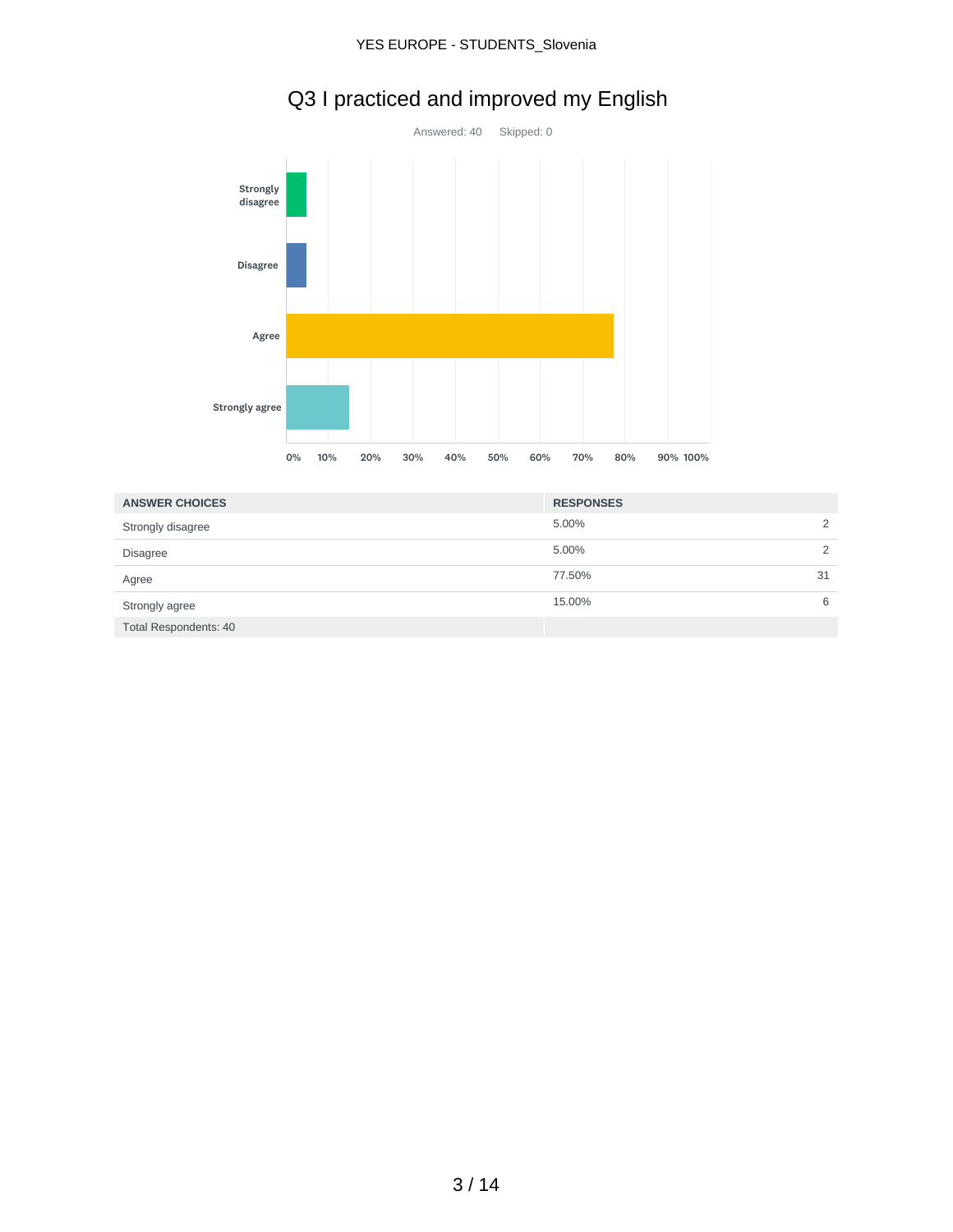

# Q4 I got to know students/teachers from other countries

| <b>ANSWER CHOICES</b>        | <b>RESPONSES</b> |    |
|------------------------------|------------------|----|
| Strongly disagree            | 2.50%            |    |
| <b>Disagree</b>              | 17.50%           |    |
| Agree                        | 52.50%           | 21 |
| Strongly agree               | 32.50%           | 13 |
| <b>Total Respondents: 40</b> |                  |    |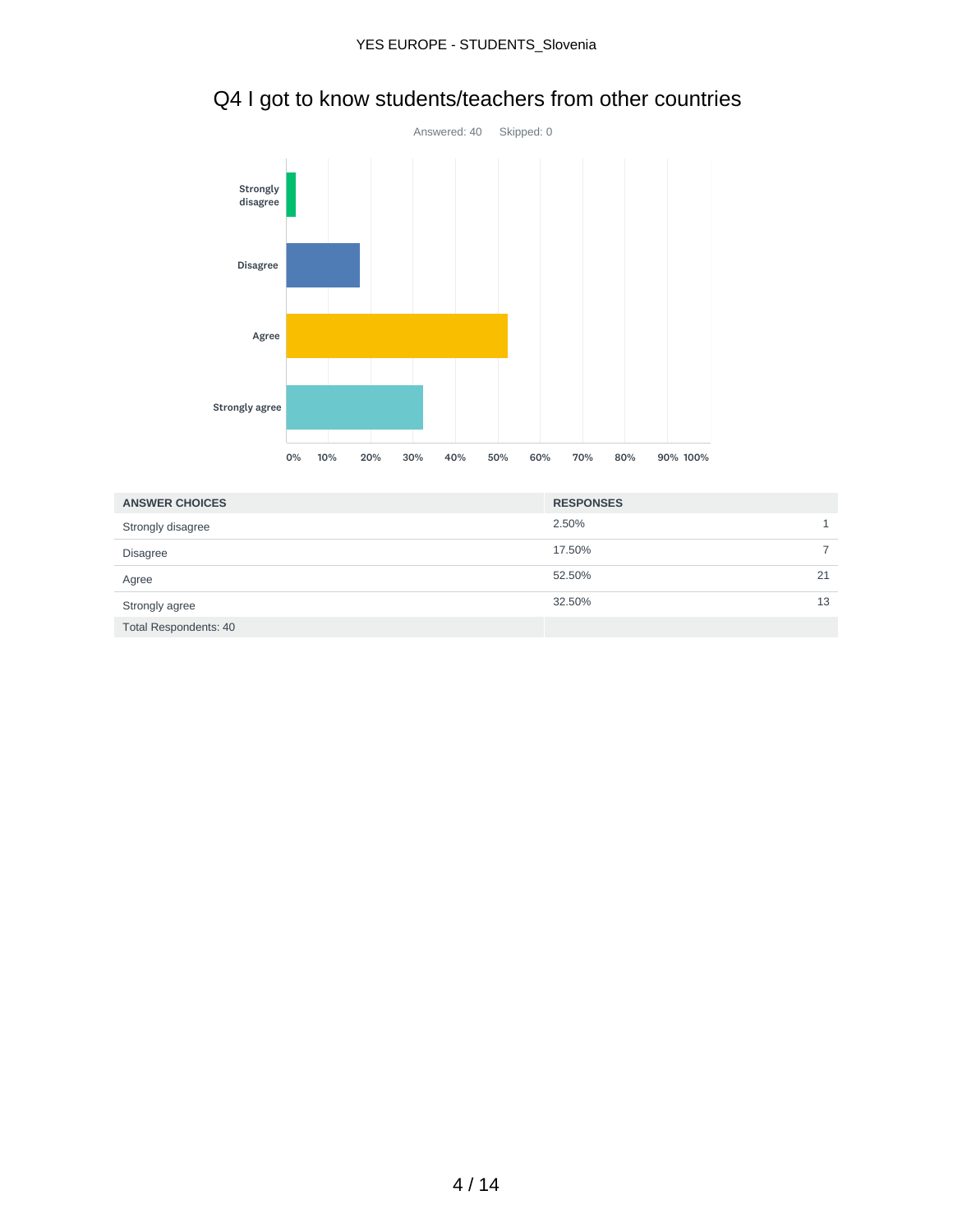

# Q5 I learned about the culture in the partner country

| <b>ANSWER CHOICES</b> | <b>RESPONSES</b> |    |
|-----------------------|------------------|----|
| Strongly disagree     | 0.00%            | 0  |
| <b>Disagree</b>       | 15.00%           | 6  |
| Agree                 | 70.00%           | 28 |
| Strongly agree        | 15.00%           | 6  |
| Total Respondents: 40 |                  |    |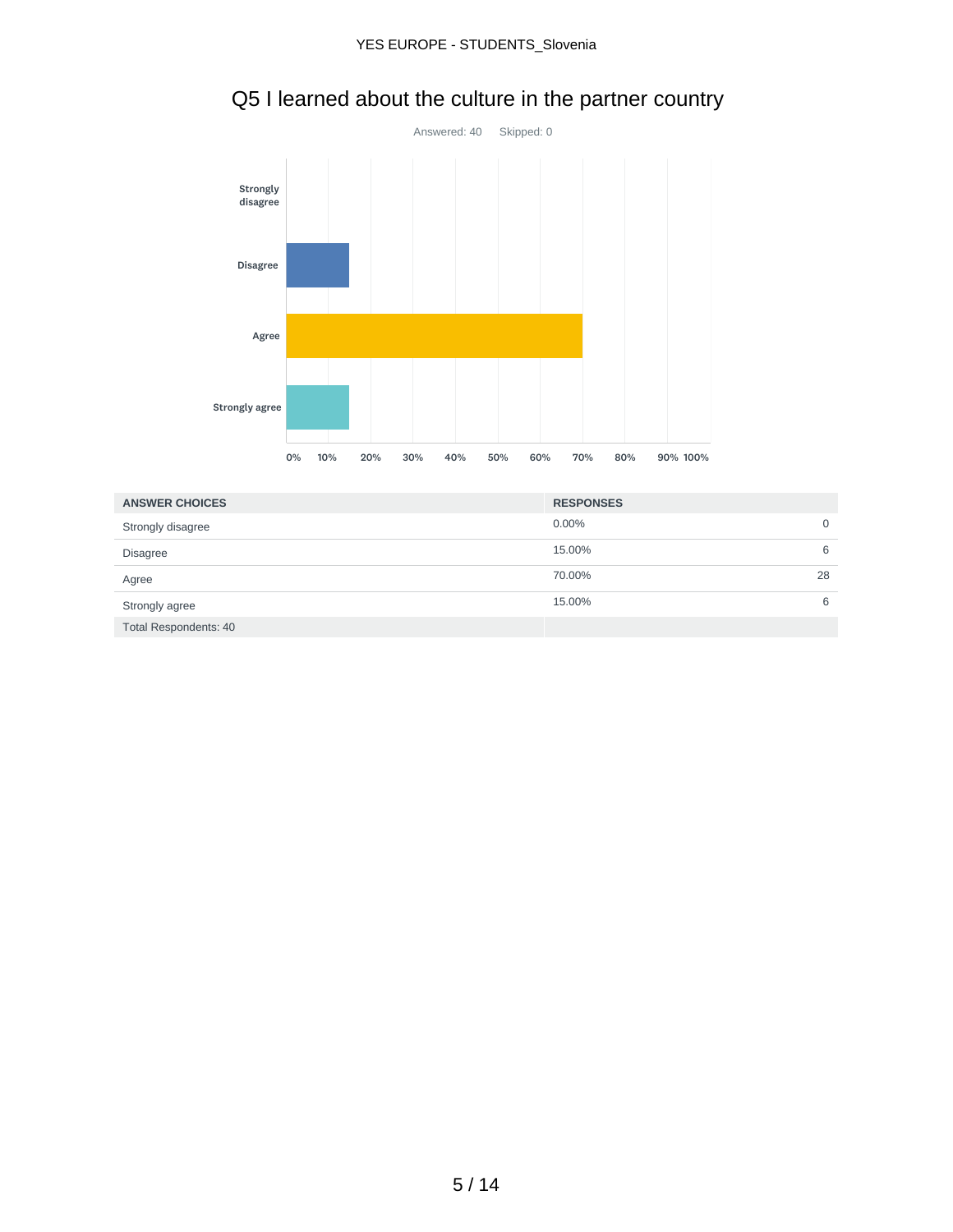### Q6 I got better understanding of similarities and differences between the participating countries



| <b>ANSWER CHOICES</b>        | <b>RESPONSES</b> |    |
|------------------------------|------------------|----|
| Strongly disagree            | $0.00\%$         | 0  |
| <b>Disagree</b>              | 12.50%           | 5  |
| Agree                        | 65.00%           | 26 |
| Strongly agree               | 27.50%           | 11 |
| <b>Total Respondents: 40</b> |                  |    |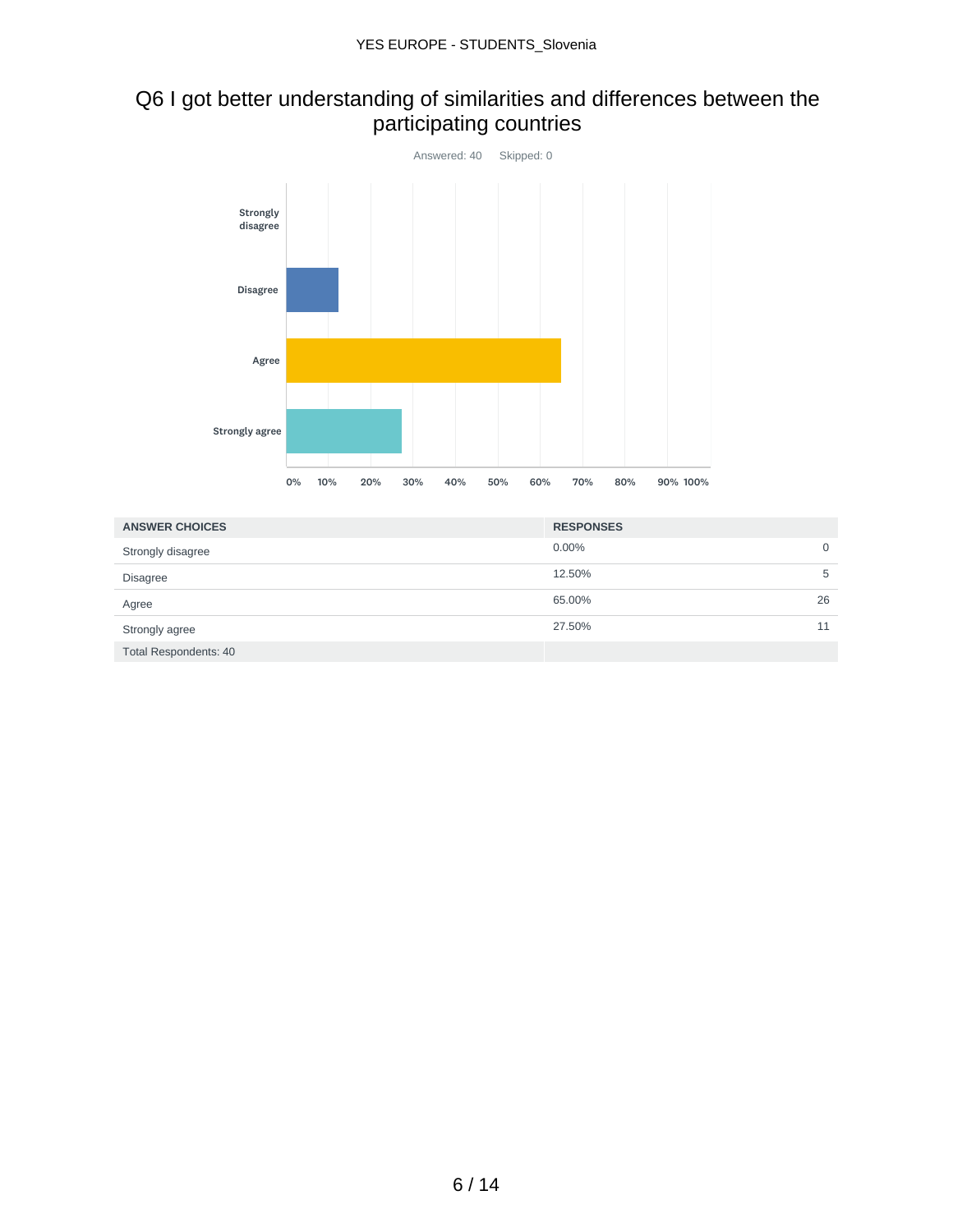

# Q7 I feel like my voice is important in this project?

| <b>ANSWER CHOICES</b> | <b>RESPONSES</b> |    |
|-----------------------|------------------|----|
| Strongly disagree     | 2.50%            |    |
| <b>Disagree</b>       | 40.00%           | 16 |
| Agree                 | 52.50%           | 21 |
| Strongly agree        | 7.50%            | 3  |
| Total Respondents: 40 |                  |    |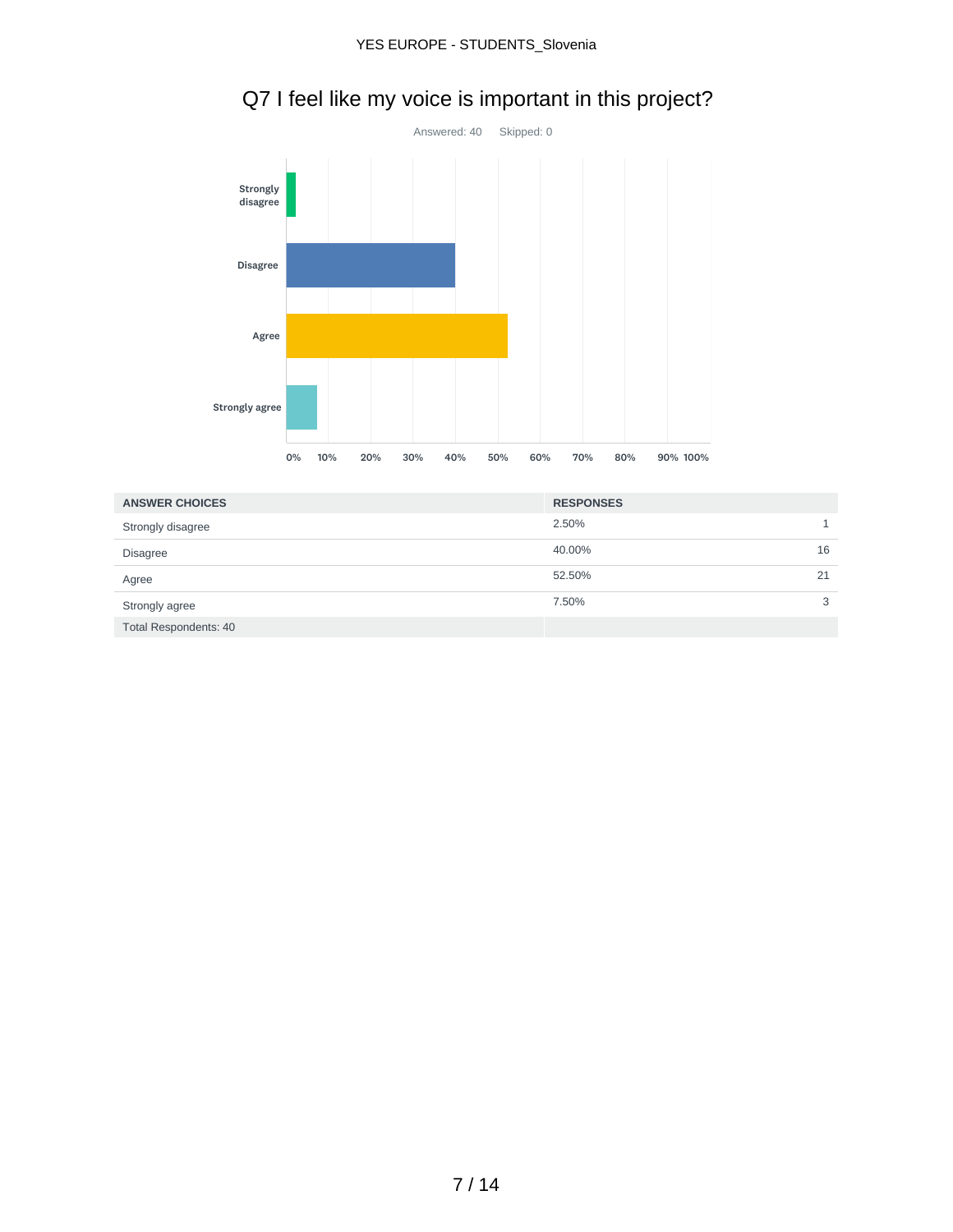#### Q8 I am motivated to visit other European countries and perhaps work there in the future



| <b>ANSWER CHOICES</b>        | <b>RESPONSES</b> |               |
|------------------------------|------------------|---------------|
| Strongly disagree            | 2.50%            |               |
| <b>Disagree</b>              | 5.00%            | $\mathcal{L}$ |
| Agree                        | 47.50%           | 19            |
| Strongly agree               | 50.00%           | 20            |
| <b>Total Respondents: 40</b> |                  |               |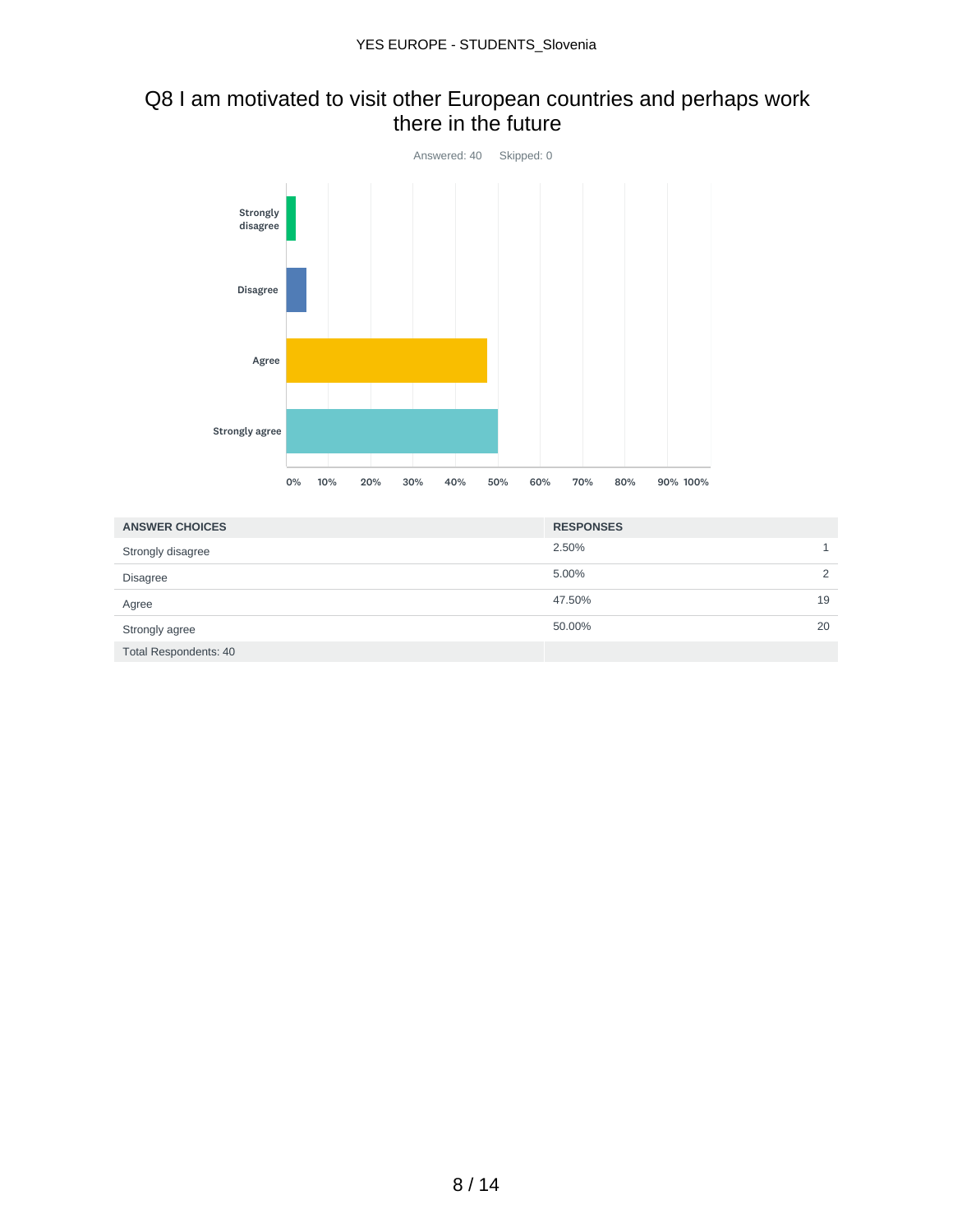

# Q9 I learned about the school system in the partner country

| <b>ANSWER CHOICES</b> | <b>RESPONSES</b> |    |
|-----------------------|------------------|----|
| Strongly disagree     | 0.00%            | 0  |
| <b>Disagree</b>       | 27.50%           |    |
| Agree                 | 72.50%           | 29 |
| Strongly agree        | 12.50%           | 5  |
| Total Respondents: 40 |                  |    |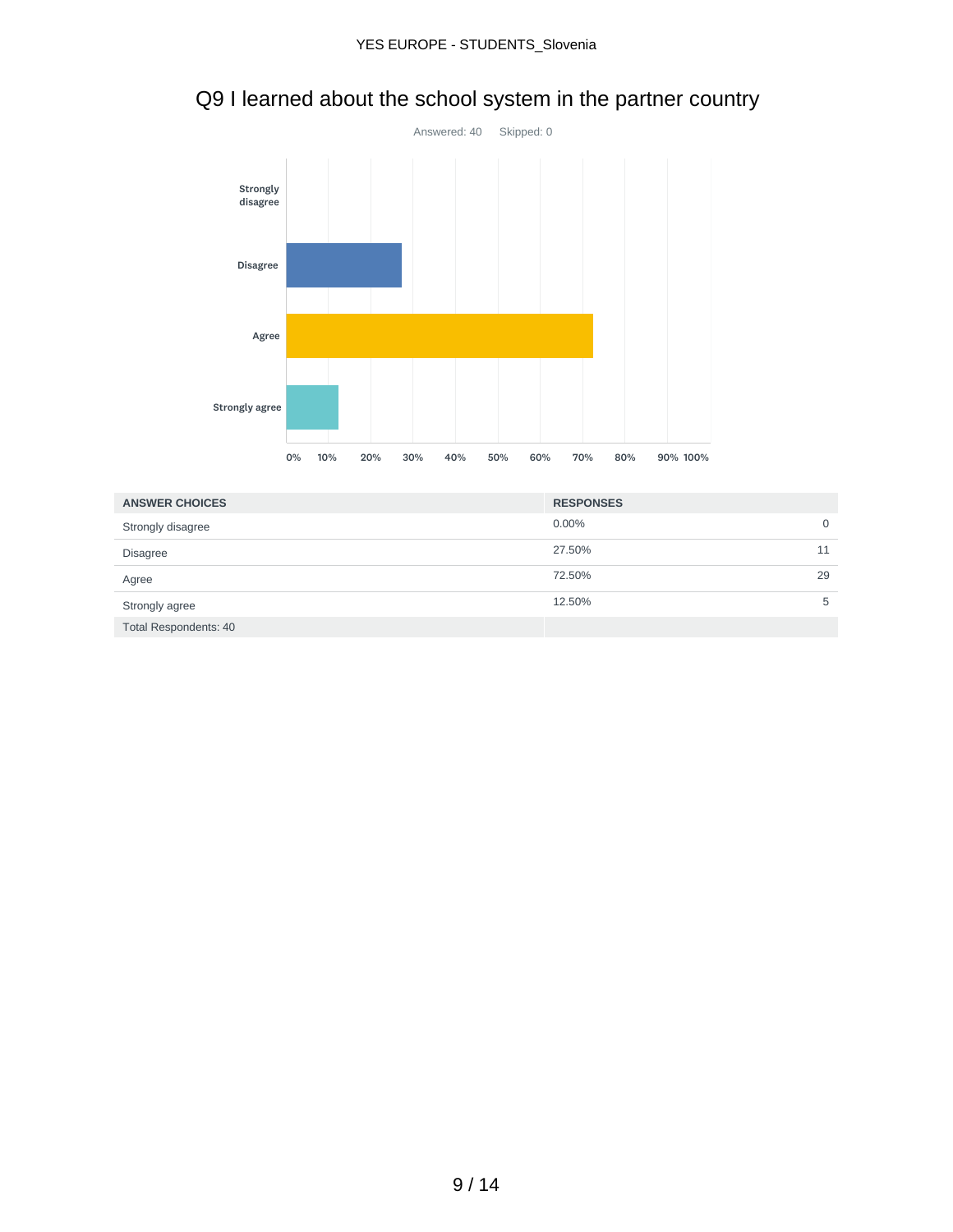

# Q10 I visited schools providing opportunity to future learning

| <b>ANSWER CHOICES</b>        | <b>RESPONSES</b> |    |
|------------------------------|------------------|----|
| Strongly disagree            | 0.00%            | 0  |
| <b>Disagree</b>              | 37.50%           | 15 |
| Agree                        | 65.00%           | 26 |
| Strongly agree               | 2.50%            |    |
| <b>Total Respondents: 40</b> |                  |    |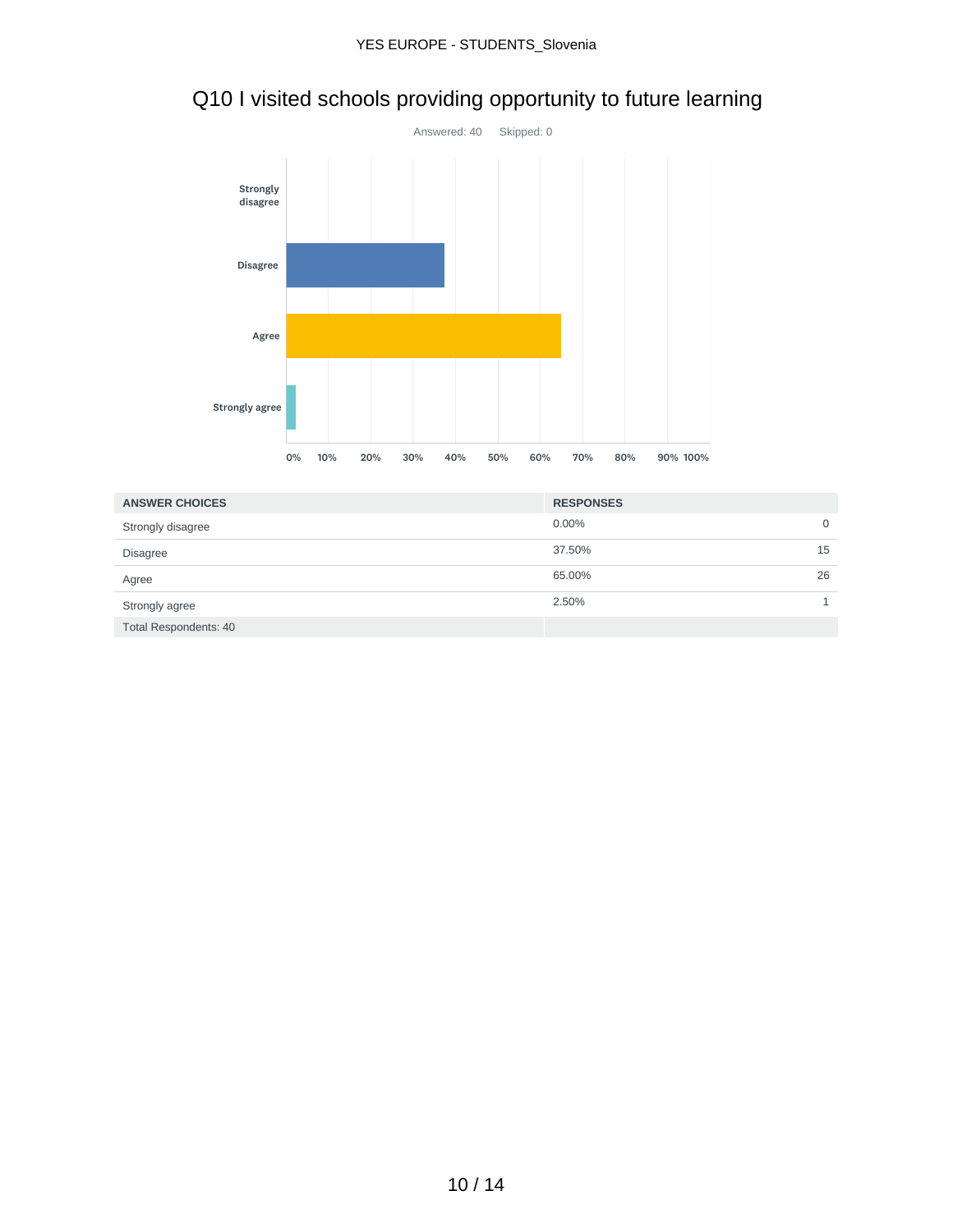

# Q11 I learned about working conditions in the partner country

| <b>ANSWER CHOICES</b>        | <b>RESPONSES</b> |    |
|------------------------------|------------------|----|
| Strongly disagree            | 0.00%            | 0  |
| <b>Disagree</b>              | 15.00%           | 6  |
| Agree                        | 77.50%           | 31 |
| Strongly agree               | 12.50%           | 5  |
| <b>Total Respondents: 40</b> |                  |    |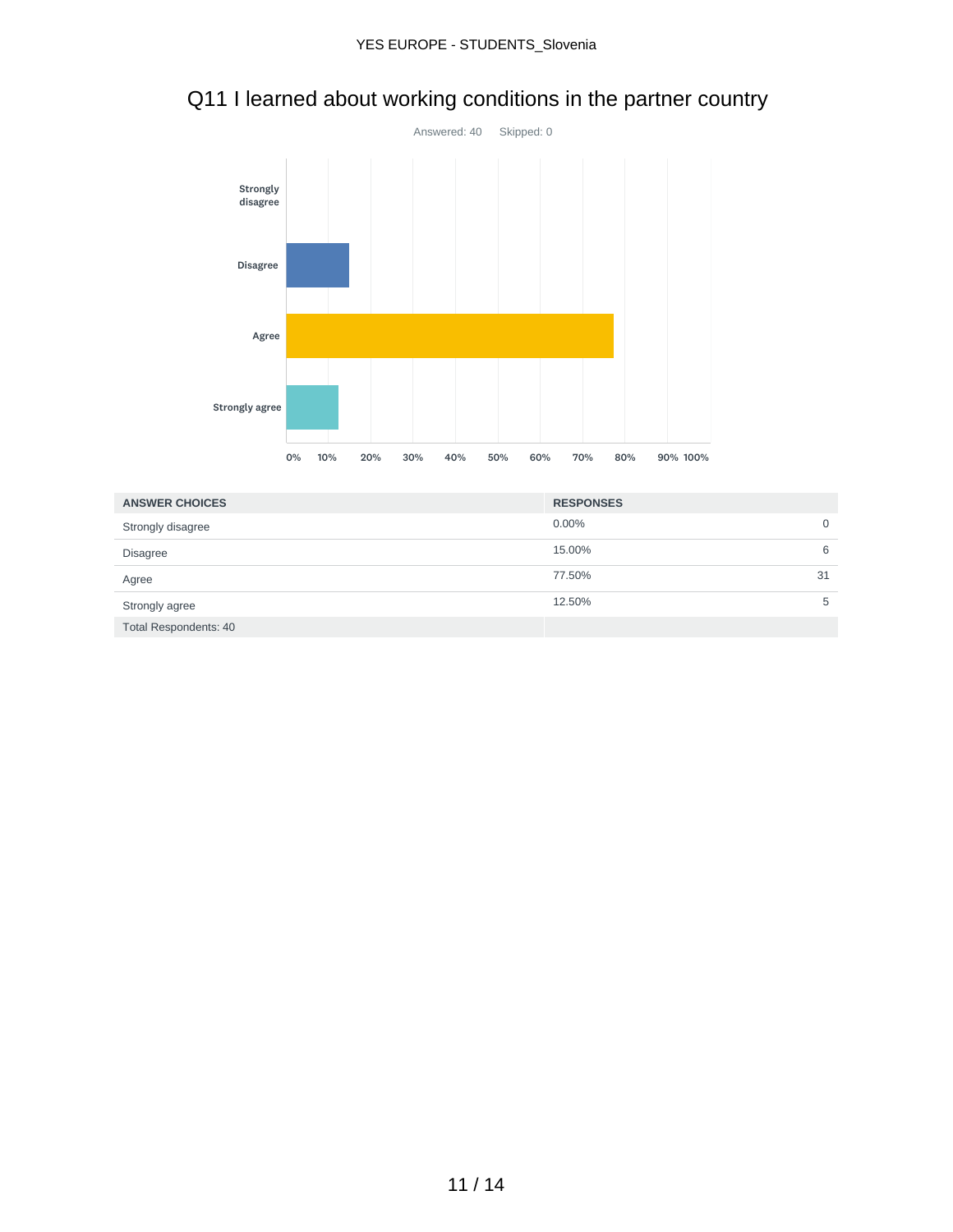# Q12 I visited companies in the partner country



| <b>ANSWER CHOICES</b> | <b>RESPONSES</b> |   |
|-----------------------|------------------|---|
| Yes                   | 32<br>80.00%     |   |
| <b>No</b>             | 22.50%           | 9 |
| Total Respondents: 40 |                  |   |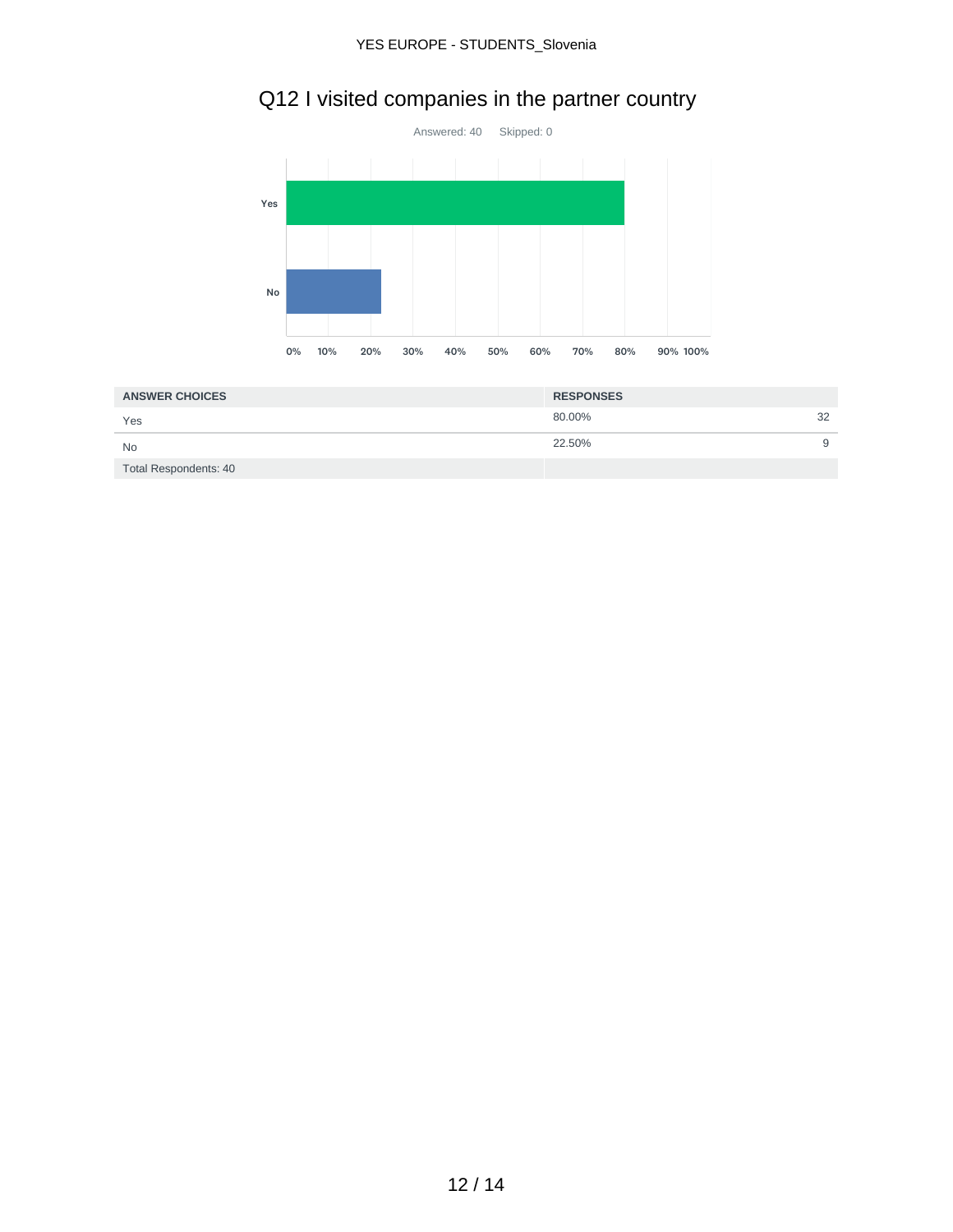# Q13 For me, it was very important...

Answered: 32 Skipped: 8